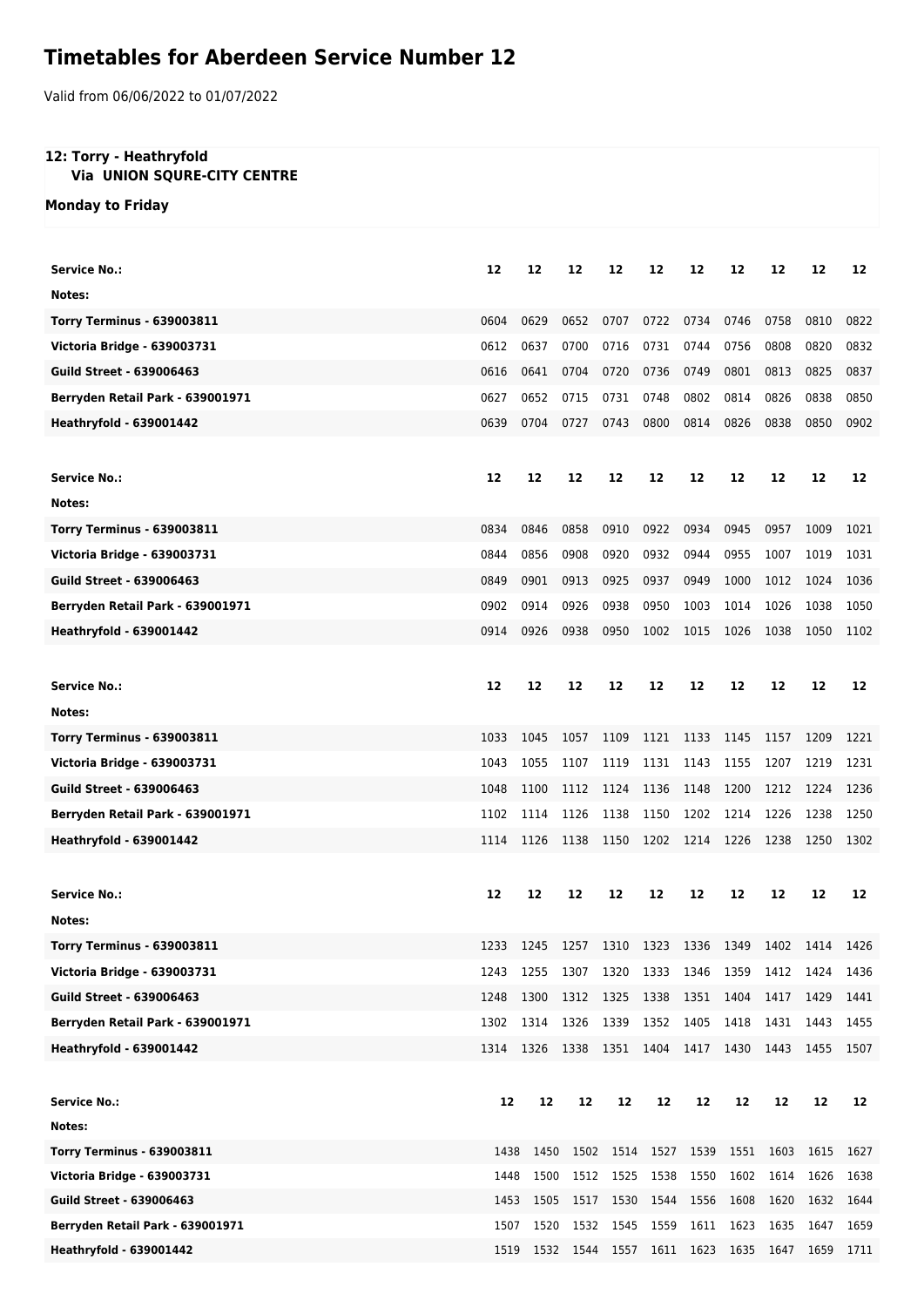| <b>Service No.:</b>               |                       |                          |                         | 12                                       | 12   | 12                            | 12                                       | 12   | 12                       | 12                            | 12         | 12   | 12                                                          |
|-----------------------------------|-----------------------|--------------------------|-------------------------|------------------------------------------|------|-------------------------------|------------------------------------------|------|--------------------------|-------------------------------|------------|------|-------------------------------------------------------------|
| Notes:                            |                       |                          |                         |                                          |      |                               |                                          |      |                          |                               |            |      |                                                             |
| <b>Torry Terminus - 639003811</b> |                       |                          |                         | 1639                                     | 1651 | 1703                          | 1715                                     | 1727 | 1739                     | 1751                          | 1803       | 1815 | 1827                                                        |
| Victoria Bridge - 639003731       |                       |                          |                         | 1650                                     | 1702 | 1714                          | 1726                                     | 1738 | 1749                     | 1801                          | 1813       | 1825 | 1836                                                        |
| <b>Guild Street - 639006463</b>   |                       |                          |                         | 1656                                     | 1708 | 1720                          | 1732                                     | 1744 | 1755                     | 1807                          | 1818       | 1830 | 1841                                                        |
| Berryden Retail Park - 639001971  |                       |                          |                         | 1711                                     | 1723 | 1735                          | 1747                                     | 1758 | 1809                     | 1819                          | 1830       | 1842 | 1853                                                        |
| <b>Heathryfold - 639001442</b>    |                       |                          |                         | 1723                                     | 1735 | 1747                          | 1759                                     | 1810 | 1821                     | 1831                          | 1842       | 1854 | 1904                                                        |
|                                   |                       |                          |                         |                                          |      |                               |                                          |      |                          |                               |            |      |                                                             |
| <b>Service No.:</b>               |                       |                          |                         | 12                                       | 12   | 12                            | 12                                       | 12   | 12                       | 12                            | 12         | 12   | 12                                                          |
| Notes:                            |                       |                          |                         |                                          |      |                               |                                          |      |                          |                               |            |      |                                                             |
| <b>Torry Terminus - 639003811</b> |                       |                          |                         | 1840                                     | 1900 | 1910                          | 1920                                     | 1940 | 2000                     | 2026                          | 2056       | 2126 | 2156                                                        |
| Victoria Bridge - 639003731       |                       |                          |                         | 1849                                     | 1909 | 1919                          | 1929                                     | 1949 | 2009                     | 2034                          | 2104       | 2134 | 2204                                                        |
| <b>Guild Street - 639006463</b>   |                       |                          |                         | 1854                                     | 1914 | 1924                          | 1934                                     | 1954 | 2013                     | 2037                          | 2107       | 2137 | 2207                                                        |
| Berryden Retail Park - 639001971  |                       |                          |                         | 1905                                     | 1925 | ----                          | 1945                                     | 2005 | 2023                     | 2047                          | 2117       | 2147 | 2217                                                        |
| <b>Heathryfold - 639001442</b>    |                       |                          |                         | 1916                                     | 1936 | ----                          | 1956                                     | 2016 | 2034                     | 2058                          | 2128       | 2158 | 2228                                                        |
|                                   |                       |                          |                         |                                          |      |                               |                                          |      |                          |                               |            |      |                                                             |
| <b>Service No.:</b>               |                       |                          |                         |                                          |      |                               | 12                                       |      | 12                       |                               |            | 12   |                                                             |
| Notes:                            |                       |                          |                         |                                          |      |                               |                                          |      |                          |                               |            |      |                                                             |
| <b>Torry Terminus - 639003811</b> |                       |                          |                         |                                          |      |                               | 2226                                     |      | 2256                     |                               |            | 2326 |                                                             |
| Victoria Bridge - 639003731       |                       |                          |                         |                                          |      |                               | 2234                                     |      | 2304                     |                               |            | 2334 |                                                             |
| <b>Guild Street - 639006463</b>   |                       |                          |                         |                                          |      |                               | 2237                                     | 2307 |                          |                               | 2337       |      |                                                             |
| Berryden Retail Park - 639001971  |                       |                          |                         |                                          |      |                               | 2247                                     |      | 2317                     |                               |            | 2347 |                                                             |
| <b>Heathryfold - 639001442</b>    |                       |                          |                         |                                          |      |                               | 2258                                     |      | 2328                     |                               |            | 2358 |                                                             |
|                                   |                       |                          |                         |                                          |      |                               |                                          |      |                          |                               |            |      |                                                             |
| 12: Heathryfold - Torry           |                       |                          |                         |                                          |      |                               |                                          |      |                          |                               |            |      |                                                             |
| Via BERRYDEN-UNION SQUARE         |                       |                          |                         |                                          |      |                               |                                          |      |                          |                               |            |      |                                                             |
| Monday to Friday                  |                       |                          |                         |                                          |      |                               |                                          |      |                          |                               |            |      |                                                             |
|                                   |                       |                          |                         |                                          |      |                               |                                          |      |                          |                               |            |      |                                                             |
|                                   |                       |                          |                         |                                          |      |                               |                                          |      |                          |                               |            |      |                                                             |
| <b>Service No.:</b>               | 12                    | 12                       | 12                      | 12                                       |      | 12                            | 12                                       |      | 12                       | 12                            | 12         |      | 12                                                          |
| Notes:                            |                       |                          |                         |                                          |      |                               |                                          |      |                          |                               |            |      |                                                             |
| <b>Heathryfold - 639001442</b>    | 0456                  | 0530                     | 0552                    | 0617                                     |      | 0637                          | 0654                                     |      | 0706                     | 0718                          | 0730       |      | 0742                                                        |
| <b>Belmont Road - 639001992</b>   | 0508                  | 0542                     | 0604                    | 0629                                     |      | 0649                          | 0706                                     |      | 0721                     | 0733                          | 0745       |      | 0757                                                        |
| <b>Bridge Street - 639006393</b>  | $\qquad \qquad - - -$ | ----                     | $\qquad \qquad - - - -$ | ----                                     |      | $\hspace{1.5cm} \textbf{---}$ | ----                                     |      | ----                     | $\hspace{1.5cm} \textbf{---}$ | $\cdots$   |      | $\hspace{0.05cm}\ldots\hspace{0.05cm}\ldots\hspace{0.05cm}$ |
| <b>Guild Street - 639006461</b>   | 0516                  | 0551                     | 0613                    | 0638                                     |      | 0658                          | 0717                                     |      | 0732                     | 0744                          | 0756       |      | 0808                                                        |
| <b>Torry Terminus - 639003811</b> | $\qquad \qquad - - -$ | 0559                     | 0621                    | 0646                                     |      | 0706                          | 0728                                     |      | 0743                     | 0755                          | 0807       |      | 0819                                                        |
|                                   |                       |                          |                         |                                          |      |                               |                                          |      |                          |                               |            |      |                                                             |
| <b>Service No.:</b>               | 12                    | 12                       | ${\bf 12}$              | 12                                       |      | 12                            | 12                                       |      | 12                       | 12                            | ${\bf 12}$ |      | 12                                                          |
| Notes:                            |                       |                          |                         |                                          |      |                               |                                          |      |                          |                               |            |      |                                                             |
| <b>Heathryfold - 639001442</b>    | 0754                  | 0806                     | 0818                    | 0830                                     |      | 0842                          | 0854                                     |      | 0906                     | 0918                          | 0930       |      | 0942                                                        |
| <b>Belmont Road - 639001992</b>   | 0809                  | 0821                     | 0833                    | 0845                                     |      | 0857                          | 0909                                     |      | 0920                     | 0932                          | 0944       |      | 0956                                                        |
| <b>Bridge Street - 639006393</b>  | ----                  | $\overline{\phantom{a}}$ | ----                    | $\hspace{0.05cm} \ldots \hspace{0.05cm}$ |      | ----                          | $\hspace{0.05cm} \ldots \hspace{0.05cm}$ |      | $\overline{\phantom{a}}$ | ----                          | ----       |      | $\cdots$                                                    |
| <b>Guild Street - 639006461</b>   | 0820                  | 0832                     | 0844                    | 0856                                     |      | 0908                          | 0919                                     |      | 0930                     | 0942                          | 0954       |      | 1006                                                        |
| <b>Torry Terminus - 639003811</b> | 0831                  | 0843                     | 0855                    | 0907                                     |      | 0919                          | 0930                                     |      | 0941                     | 0953                          | 1005       |      | 1017                                                        |